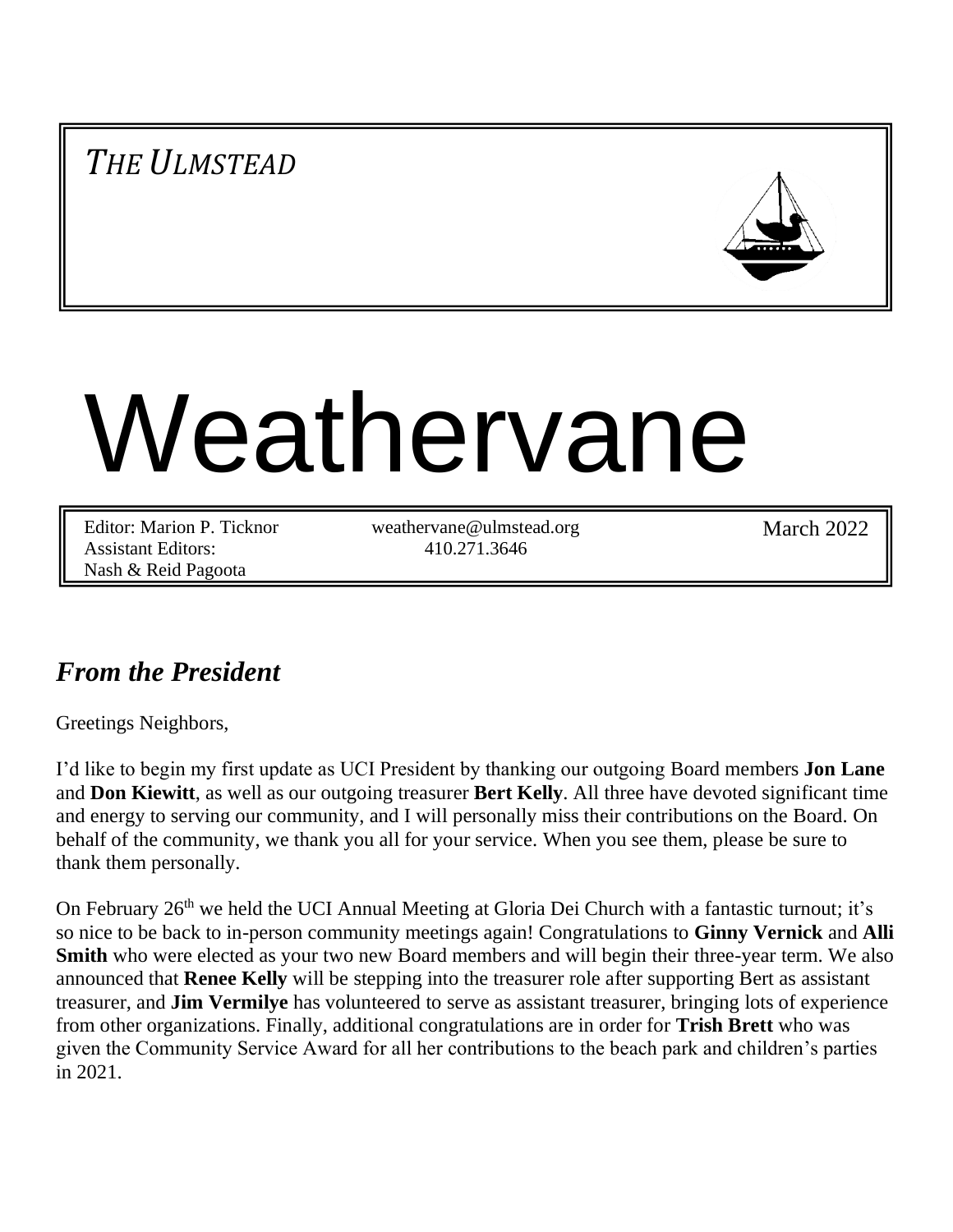February turned out to be a busy month for UCI, as **Brian Murray** hosted another community meeting on February  $12<sup>th</sup>$  to provide an update on the barn property. Also a very well attended meeting, it was great to hear such lively discussions and get good feedback from community members. I expect this will be the first of several barn related community meetings in 2022 as we make decisions that will drive our 2023 budget, so please be on the lookout for announcements for future meetings.

If you were unable to attend either meeting, the slides will be posted to the Members Only section of the new Ulmstead website launched last year. If you haven't already registered, please visit www.ulmstead.com and click Register under the Members menu (at the top right of the page) and you'll be verified by Membership and provided access.

As I write this letter, the temperature outside is over 70 degrees and I'm having visions of boating. That means March is sure to smack us back into winter before the week is out, but it also means spring (and Slip Selection for the boaters!) is just around the corner. There was a fair amount of discussion at the annual meeting about pedestrian safety concerns, so please be safe as you start enjoying the nice weather. Look for more information to come on how we can all be safer while enjoying some fresh air!

Finally, I'd like to apologize for the late distribution of this Weathervane. With our UCI Annual meeting so late in the month, we had a small mix-up in transitioning responsibilities to meeting print deadlines. Now the new Board is settled in, and I fully expect to be back on schedule next month! I look forward to an exciting year and seeing everyone out and about this spring!

Mike Sawyer UCI President President@ulmstead.org

# **UCI DEPARTMENTS AND ACTIVITIES**

# **NAUTICAL**

## **Nautical Slip Selection 2022 IS ALMOST HERE!**

Slip Selection will be held on the barn parking lot on **Saturday, March 12** at 9:30 am. Beginning at 9:00 am, UCI Membership and Nautical will verify eligibility to select a boat slip. You must be able to show that you meet all the requirements, which are detailed in the Nautical Department Rules.

To avoid delays at slip selection, ownership and insurance information may be emailed to Jason Dowell at **jdowell4@verizon.net** .

Please read the Slip Selection Package carefully (emailed to all nautical members). Any issues concerning eligibility or priority must be addressed no later than March 5, 2022 by contacting Bill Zichos at **dockmaster@ulmstead.org** .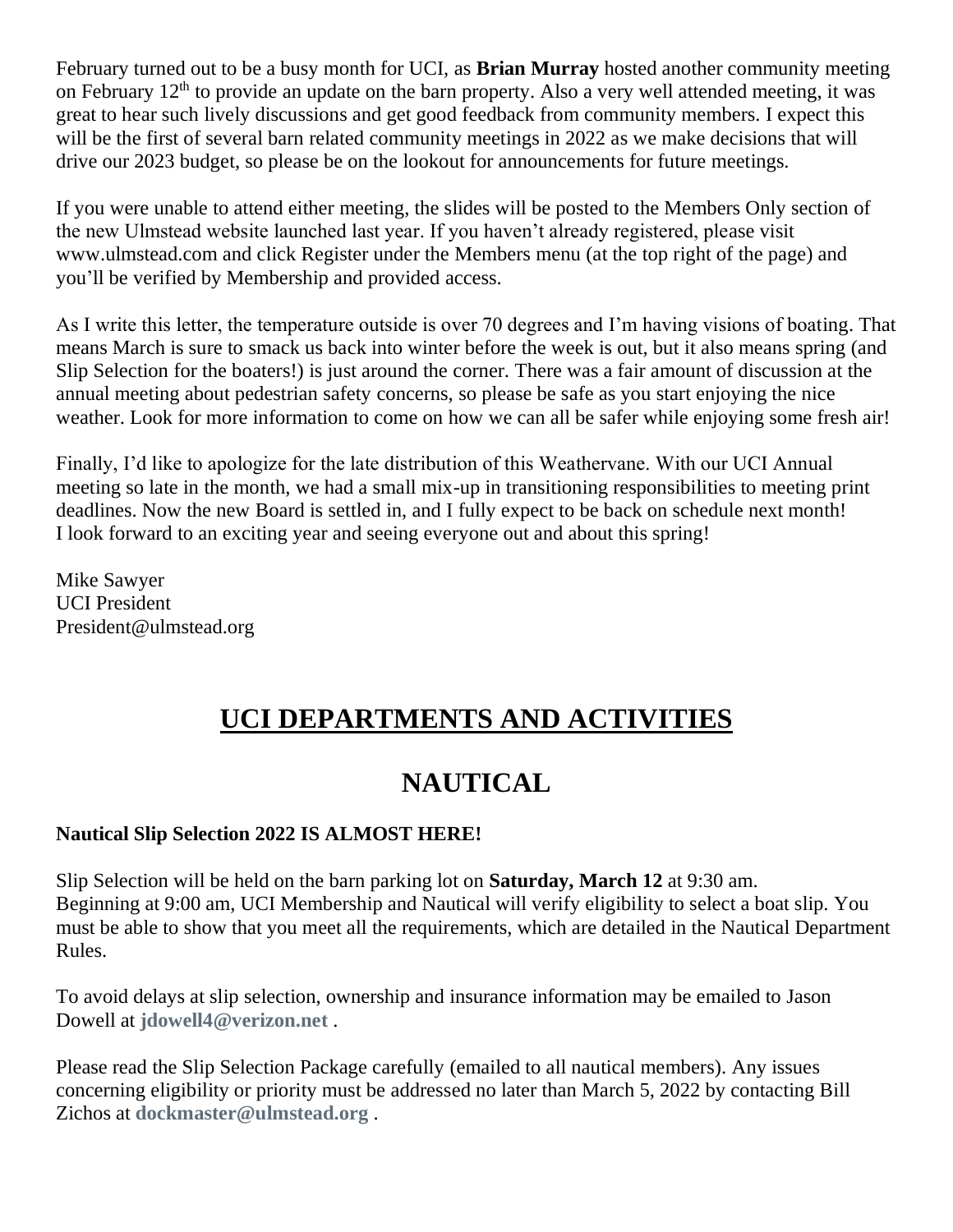Small boat stickers and trailer stickers for the use of the kayak racks and boat ramp will be available at slip selection.

# **SOCIAL**

## **Spring into Summer Party!**

Ulmstead's 1st Annual Spring into Summer Party! Come welcome our newest residents and catch up with old friends.

> Saturday, May  $18<sup>th</sup>$  6:30-10pm {New Residents please join us at 5:30} Location: Ulmstead Pool

Featuring Ulmstead's very own BBQ Extraordinaire: Hoopers Catering

We will have cold beer on tap thanks to a friendly beer truck, also lots of wine and a signature cocktail!!

*\*This is an Adults only gathering* All UCI Residents in good standing are welcome Please RSVP for head count purposes to: membership@ulmstead.org

# **SWIM CLUB**

## **Time to Register for the 2022 Ulmstead Pool Season!**

Good News! Spring is around the corner, and it is time to register for the Ulmstead Swim Club. Due to an increase in the cost of pool maintenance fees and virtually everything else, the membership dues are increasing this year.

To register and start daydreaming about lounging by the pool this summer, head to our website www.ulmsteadswimclub.com and click on Join our Club. We are looking forward to a funfilled summer at the pool!

## **Listed below are the updated dues moving forward:**

New Resident:  $$625 + $800$  bond  $+ $50$  one-time initiation fee = \$1475 Resident Family: \$625 Resident Empty Nester: \$370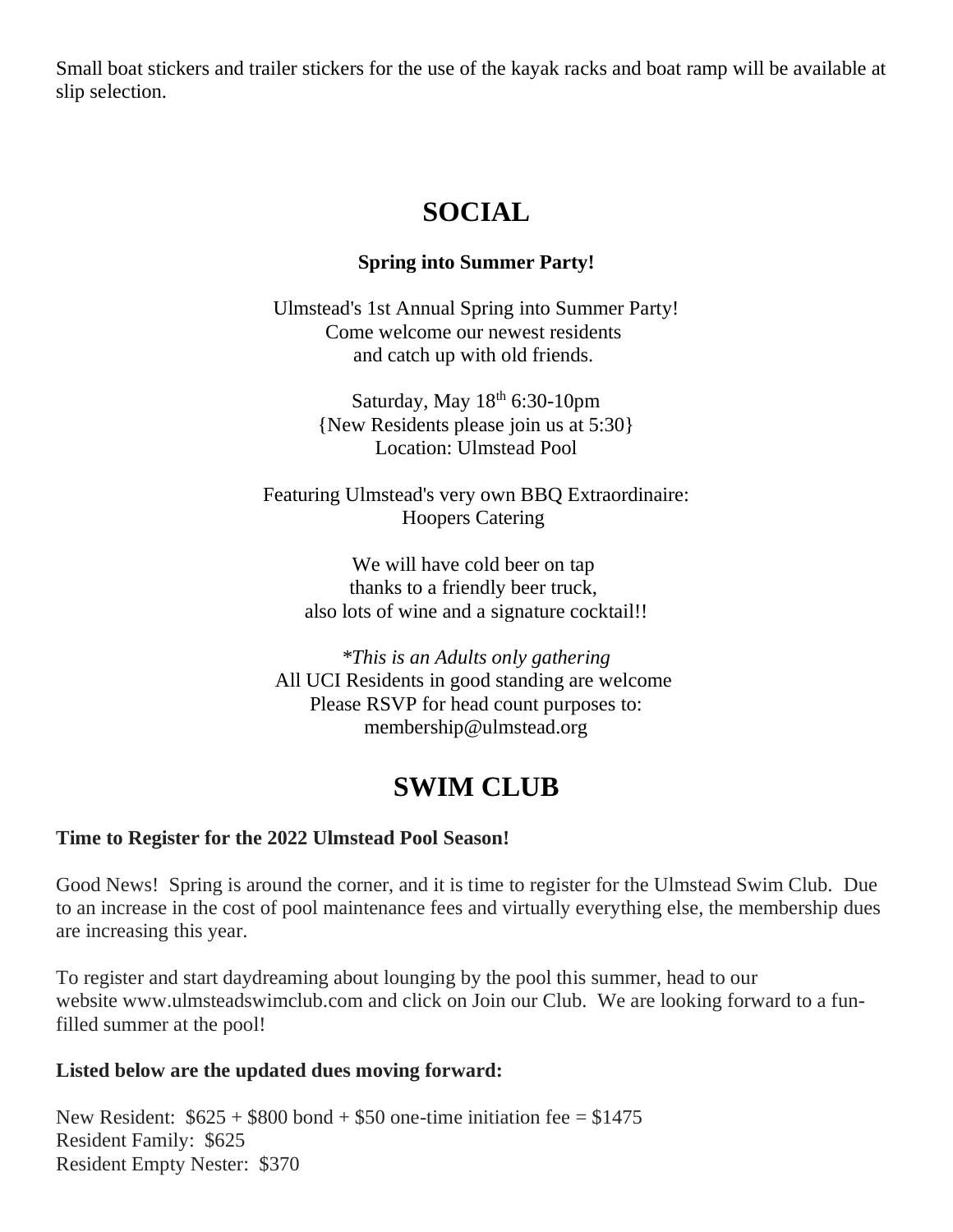See you at the pool, Your Ulmstead Pool Board

# **ULMSTEAD SWIM TEAM NEWS**

We are so excited to announce the start of another exciting season of the Ulmstead Swim Team! Many volunteers are buzzing around behind the scenes to ensure a **fun**, **exciting**, and **successful** season!

Don't miss this opportunity to be part of your neighborhood swim team, hang with your friends and strengthen your swimming skills! We are thrilled to welcome back our Head Coach, Colleen Winans, and Assistant Coach, Trevor Brinton! We are grateful to our returning sponsor – The Orthopedic Specialty Hospital at Mercy – and we are looking for more sponsors.

# **Swim Team Registration opens on April 1st**

THINGS TO THINK ABOUT BEFORE YOU REGISTER:

- There will be 4 swim meets on Saturday mornings between June  $18 -$  July 16 (there will be one bye week TBD); Medal meets will be July  $20^{th}$ ,  $23^{rd}$ , and  $24^{th}$ .
- Swimmers must be able to swim the length of the pool; this is a friendly-competitive team NOT swim lessons (although your child's swimming stroke improvement is one of the goals of our coaches). If they cannot swim the length or your swimmer needs more help – YOU HAVE TIME – get them involved in lessons **NOW**! Lessons start in March at the Severna Park Community Center and the YMCA.
- **Our network of parents** keeps the team organized and allow our meets to run smoothly. Each family is expected to fulfill their required volunteer assignments. Assignments are for the duration of the meet and will be assigned with consideration of your choices (see job descriptions on website under PARENTS – VOLUNTEER DESCRIPTIONS) and vacation schedules as submitted on your registration form. The number of volunteer assignment requirements will depend on how many families register but will likely be for 2-3 full meets or an equivalent time frame depending on your assignment.
- **New to swim team?** We know it can seem a little overwhelming at first, but we've all been there and can tell you about what to expect. We will be holding a meeting in early April to answer any questions you may have, or feel free to email Tanya Schwartz at asstdirector@ulmsteadswimteam.org.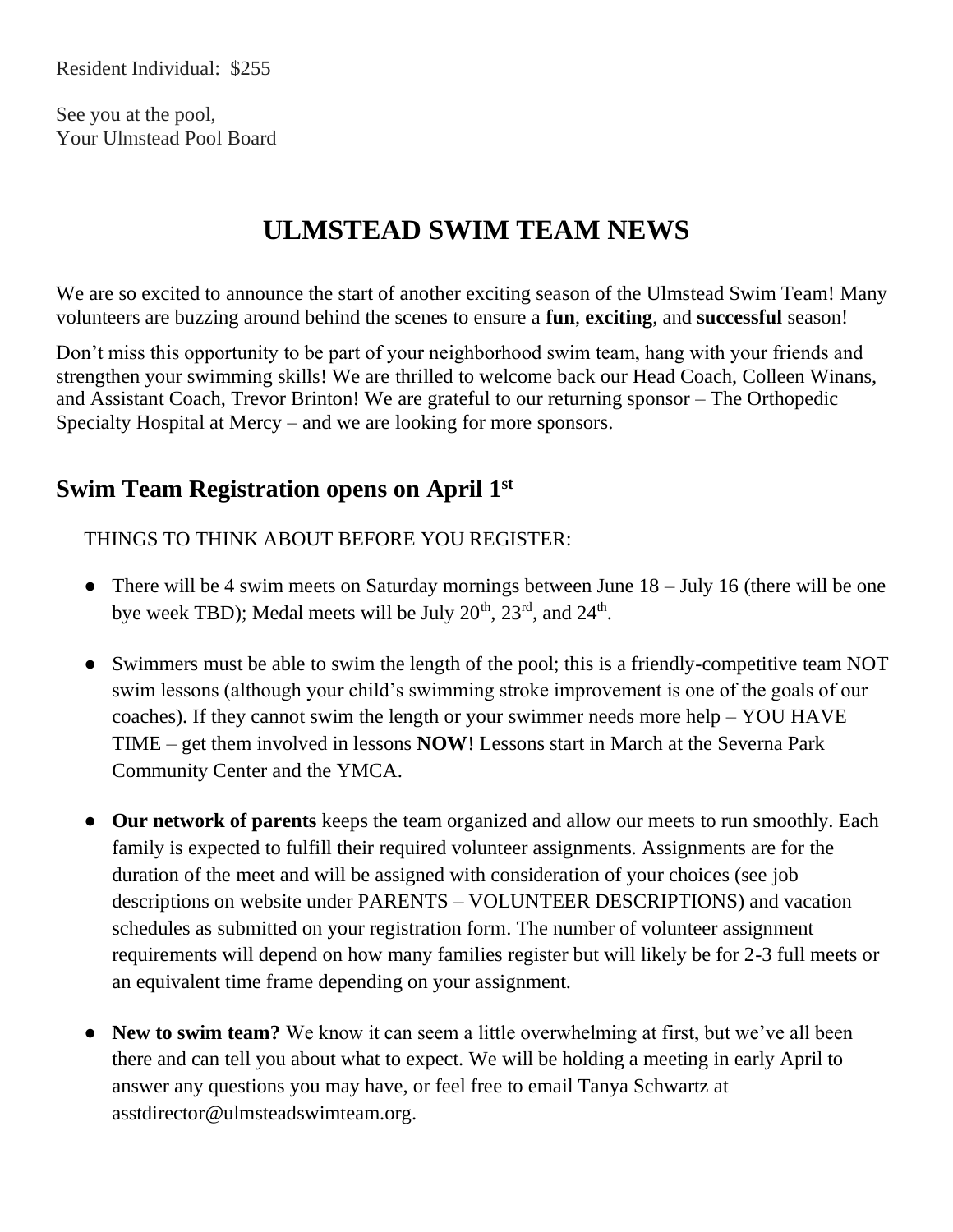# **Registration Details**

- Registration opens **April 1, 2022** on website www.ulmsteadswimteam.org
- Register by **April 15, 2022** to get a personalized swim cap
- After **May 1, 2022**, a late fee of \$50 will be charged per family
- You must be an Ulmstead Swim Club/Pool member to register (unless you qualify for our Swim Team Only Teen membership which is an extra \$100 but no pool membership is required – see FAQ on website for details) – Pool membership registration begins in March.
- The registration fee will be \$135 per swimmer for the first two swimmers in a family; additional swimmers are \$120 each. Registration fees cover swimmers AAU insurance fees, facility maintenance, various other swim team-related expenses, and Medal Meet league fees.
- Registration is completed online and payments must be made through PayPal or personal check.
- Please contact Karin Mottus with any questions at director@ulmsteadswimteam.org.

## **Practice Schedule**

Weekday practice schedule while school is in session starts Tuesday, May  $31<sup>st</sup>$  after school:

| <b>Time</b>            | Age Group          |
|------------------------|--------------------|
| $3:30-4:00 \text{ pm}$ | 6 and under        |
| $4:00-4:30$ pm         | 7-8                |
| $4:30-5:15$ pm         | $9-10$ and $11-12$ |
| $5:15-6:00 \text{ pm}$ | 13 and older       |

Regular season practice will start when public schools close:

| <b>Time</b>        | <b>Age Group</b>              | <b>Walk-in Working Teen</b><br><b>Dedicated Lane &amp; Workout</b> |  |  |
|--------------------|-------------------------------|--------------------------------------------------------------------|--|--|
| $7:15-8:00$ am     | $9-10$                        | 15 and older                                                       |  |  |
| $8:00 - 8:45$ am   | $7-8$                         | 15 and older                                                       |  |  |
| $8:45-9:15$ pm     | 6 and under                   | 15 and older                                                       |  |  |
| 9:15-10:00 am      | $11 - 12$                     | 15 and older                                                       |  |  |
| $10:00 - 10:45$ am | 13 and older                  | 15 and older                                                       |  |  |
| $10:00 - 10:45$ am | $9-10$ (if can't make 7:15am) |                                                                    |  |  |

## **We are looking for SPONSORS!**

Help make this a great season for our ducks and *promote your business by being a sponsor*! Sponsorship includes: your company's logo on team shirts, posting your banner at home swim meets, an announcement at home swim meets, and your logo on the swim team website. Contact Ime Lewis for more information at asstdirector@ulmsteadswimteam.org.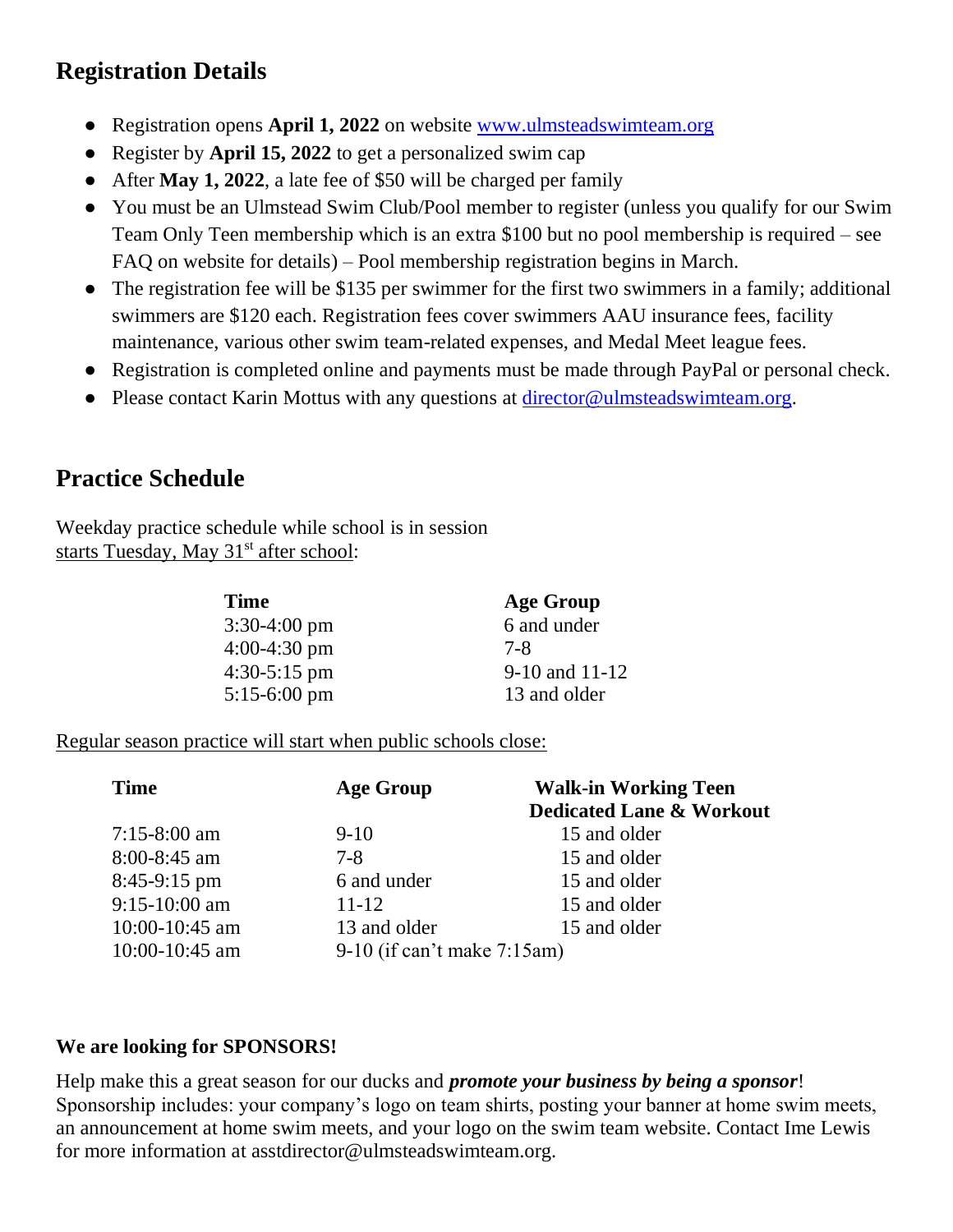### **UCI OFFICERS AND VOLUNTEERS**

**www.ulmstead.org**

*Please email any changes / updates to Weathervane@Ulmstead.org and Membership@Ulmstead.org. Thanks!*

Assistant Treasurer Jim Vermilye

UCI Board of Directors Mike Sawyer – President/Nautical  *and liaison roles* – Vice President/Security Marina Anglim – Membership/Tennis – Beach Colin "Dino" Lynch – Pool/Scenic Bryan Murray – Barn Secretary Colin Robertson<br>Treasurer Renee Kelly Renee Kelly

#### **DEPARTMENTS & ACTIVITIES**

Barn Department Chris Barron<br>Reservations Elizabeth Ma

Beach & Shore Department<br>Reservations Ginny Verni Nautical Department<br>
Dock Party<br>
Jessica Lane Dock Party Scenic Department *Vacant*<br>Ball Field Bob Sve Ball Field<br>Beautification Bob Svehlak<br>Michelle Mal Security Department Bob Ammon Tennis Department Stephanie Pagoota Maintenance Mark Overton

Social Activities Department *Vacant* Senior Activities B. Myers, P. Konrad Adult/Family Events Spring into Summer Membership Dept July 4th Parade & Picnic Mike Duvall Fishing Tournament Richard Harrison Ladies Wine & Cheese Gillian Duvall Fall Camp-out Rob Hooper Guy's Beer & Brats Scott Glubke Wings, Chili, Homebrew Chris Brett Children Weekly Playgroup Anne Lynch Spring Party *Vacant* Autumn Party Trish Brett Christmas Kathy Vavrina

Membership Department Kathy Pruissen Bumper Stickers Lynne Andrews Webmaster EG Gipple Community Emails Mandy Panetta Weathervane Editor Marion Ticknor

Elizabeth Manicchia  $\&$ Kathie Cosgrove **Ginny Vernick** Michelle Mahan

Welcoming Mary Jo Powers, Ann Albrecht, Tracy Seybert

#### **INDEPENDENT ORGANIZATIONS**

#### **ULMSTEAD SWIM CLUB**

https://sites.google.com/a/ulmstead.org/ulmstead-pool/ Mike Duvall

Vice President Sharman Devaney Secretary Tracy Seybert<br>Membership Lisa Gattie Membership Treasurer Jenny Hardgrave<br>
Maintenance Mark Duncak Mark Dupcak Social Corey Green & Trish Brett<br>
Member at Large Kerri Sodero Member at Large UCI Board Liaison Colin "Dino" Lynch Swim Team Liaison Suzanne Vaaler

#### **SWIM CLUB QUICK LINKS**

pool@ulmstead.org

#### **SWIM TEAM** www.UlmsteadSwimTeam.org

|                          | $\mathbf{w}$ w $\mathbf{w}$ . Onlingtonally while a callition $\boldsymbol{\xi}$ |  |  |
|--------------------------|----------------------------------------------------------------------------------|--|--|
| Directors                | Karin Mottus &                                                                   |  |  |
|                          | Ime Lewis                                                                        |  |  |
| Merchandise              | Marina Anglim                                                                    |  |  |
| Concessions              | Julie Brick &                                                                    |  |  |
|                          | Courtney Dupcak                                                                  |  |  |
| GASL League Rep          | Jerilyn Deitch                                                                   |  |  |
| Meet Manager (IT)        | <b>Liz Norton</b>                                                                |  |  |
| Treasurer                | Laura Martino                                                                    |  |  |
| Team Webmaster           | Hannah Goldstein                                                                 |  |  |
| Volunteers Coord         | Alli Smith                                                                       |  |  |
| Head Coach               | Colleen Winans                                                                   |  |  |
| <b>Assistant Coaches</b> | <b>Trevor Brinton</b>                                                            |  |  |
| <b>Special Events</b>    | Michelle Mahan                                                                   |  |  |
|                          |                                                                                  |  |  |

## **BOY SCOUT TROOP 835**

Scoutmaster Mike Allen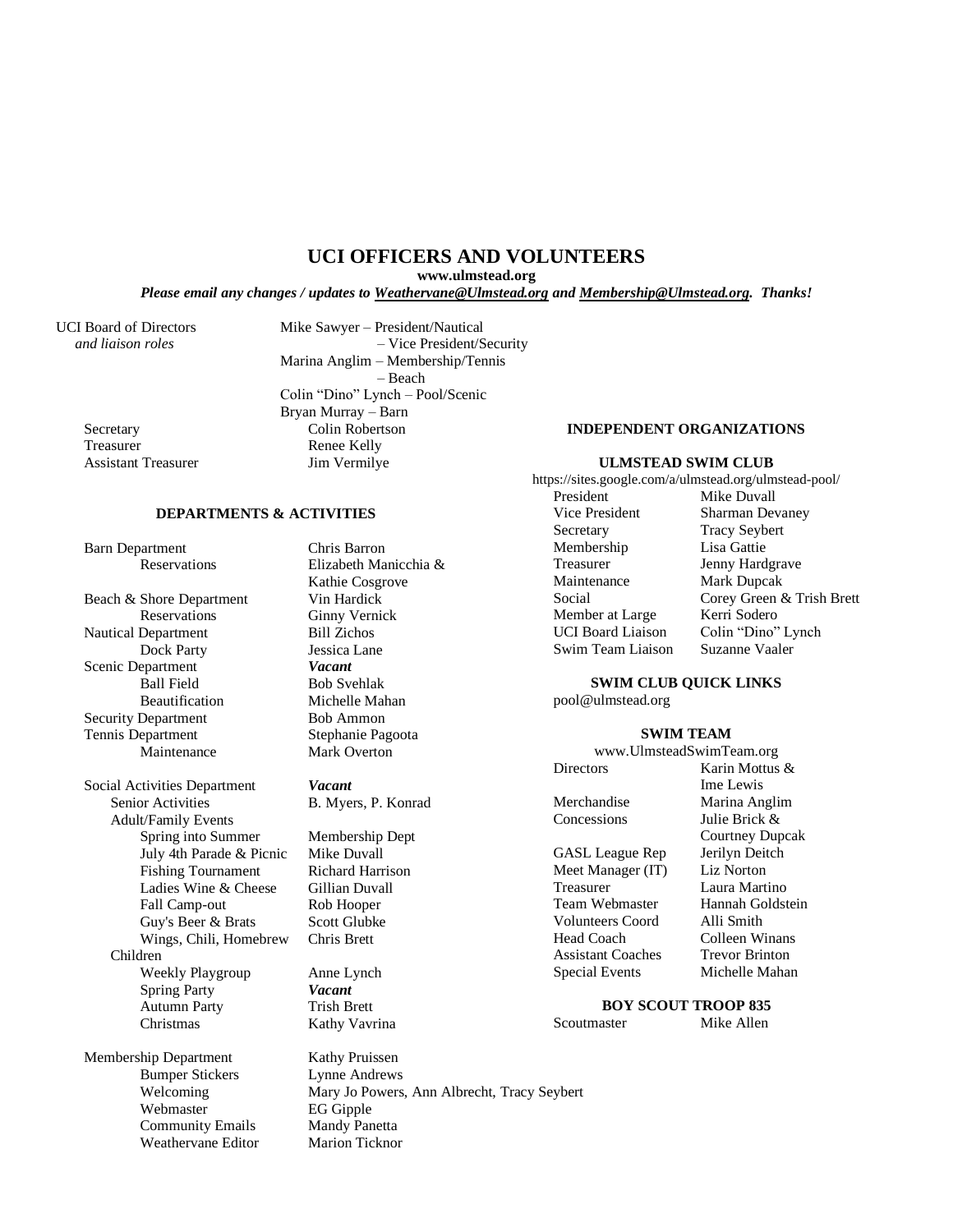Weathervane Distribution Mike Allen (manager), S. Allen, August, Abbey, Cooley, Daly, Davis, Delany, Deller, Fierstein, McCoun, McKees, Root, Weiss, Wildt

#### **EMAIL QUICK LINKS**

Board@ulmstead.org President@ulmstead.org Secretary@ulmstead.org Treasurer@ulmstead.org Security@ulmstead.org DockMaster@ulmstead.org Barn@ulmstead.org Social@ulmstead.org Membership@ulmstead.org

News@ulmstead.org Weathervane@ulmstead.org Tennis@ulmstead.org